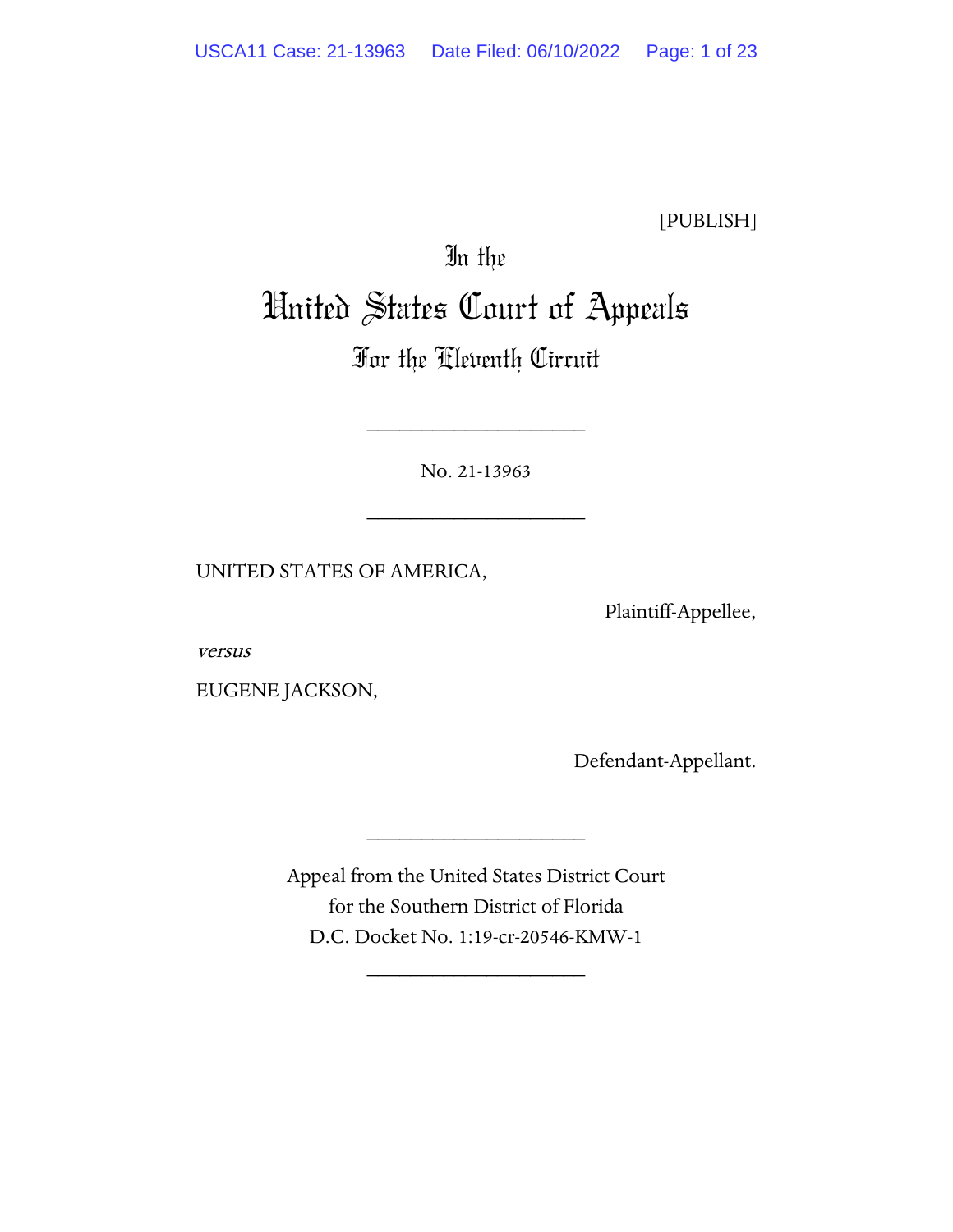Before ROSENBAUM, JILL PRYOR, and ED CARNES, Circuit Judges. ROSENBAUM, Circuit Judge:

Forewarned is forearmed. That's a common-sense notion that people have recognized for at least hundreds<sup>[1](#page-1-0)</sup> of years. In fact, Shakespeare incorporated it into Henry VI, Part 3—written around 1591 or '92—when King Edward IV says, "Well I will arm me, being thus forewarned." William Shakespeare, King Henry VI, Part <sup>3</sup> act 4 sc. 1, l. 115, Folger Shakespeare Library, edited by Barbara A. Mowat & Paul Werstine (Simon & Schuster Paperbacks Mar. 2009).

The concept of "forewarned is forearmed" also explains why fair notice—a principle enshrined in the Constitution by the Fifth Amendment's Due Process clause—is so important. Knowing that certain conduct violates the law and will result in a specified minimum penalty (or perhaps a maximum penalty), a person may decide to avoid engaging in that conduct. And even if she goes ahead, anyway, and violates the law, she knows in advance what the potential consequences could be.

This due-process cornerstone of fair notice drives our decision today under the Armed Career Criminal Act ("ACCA").

<span id="page-1-0"></span><sup>&</sup>lt;sup>1</sup> Ancient Romans apparently identified the principle thousands of years ago. "Praemonitus, praemunitus" is a Latin proverb that translates loosely to "forewarned, forearmed." The Phrase Finder, <https://www.phrases.org.uk/meanings/forewarned-is-forearmed.html> (last visited June 9, 2022).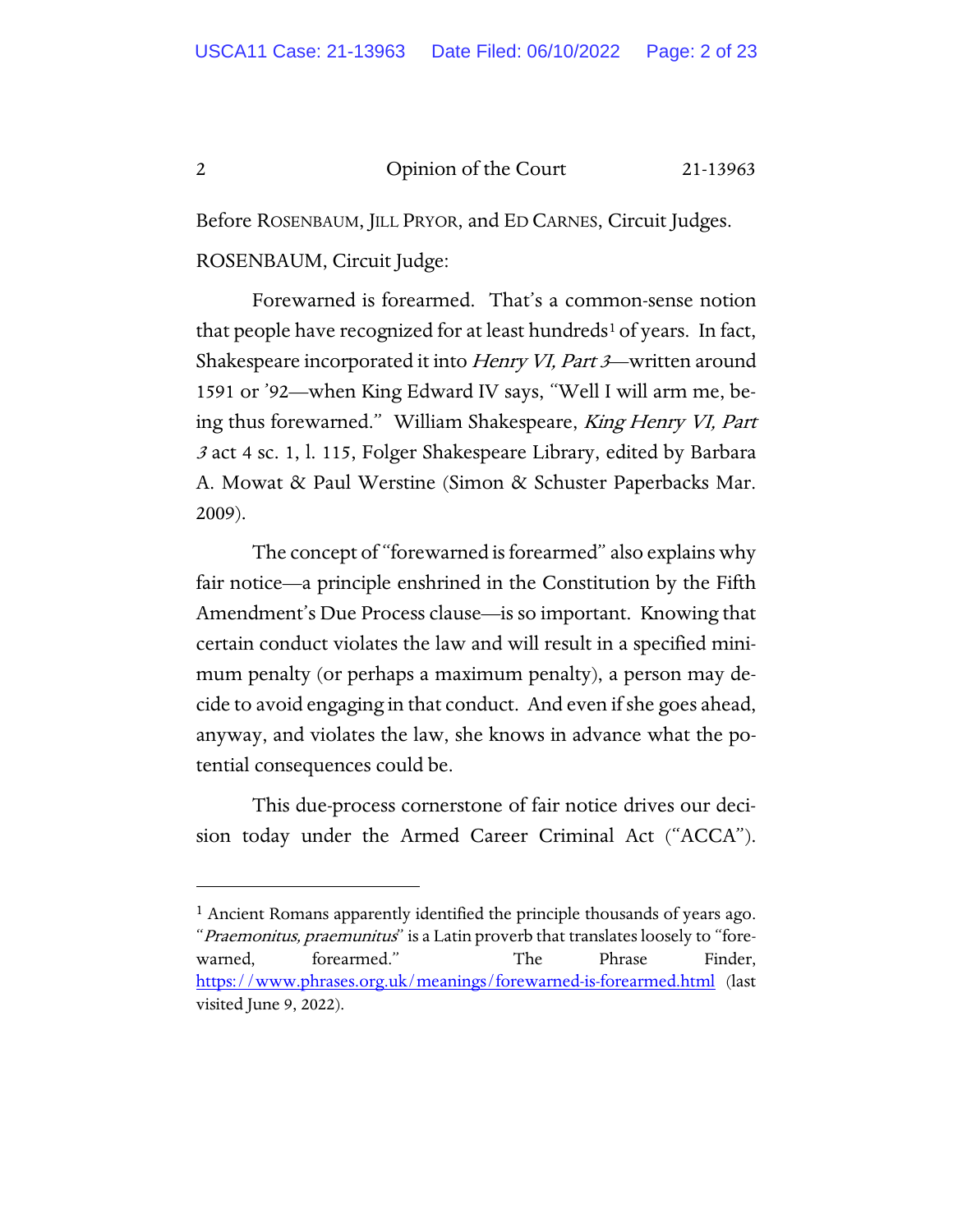ACCA increases the sentence of, among others, a felon in unlawful possession of a firearm if that person has at least three prior convictions for a "violent felony," 18 U.S.C.  $\S$  924(e)(2)(B), or a "serious drug offense," 18 U.S.C.  $\S$  924(e)(2)(A), or both. This appeal requires us to decide which version of the Controlled Substance Act Schedules incorporated into ACCA's definition of "serious drug offense" applies when a defendant is convicted of being a felon in possession of a firearm: the version in effect at the time of the defendant's federal firearm-possession violation (for which he is being sentenced), or the ones in effect when he was convicted of his predicate state crimes that we are evaluating to see whether they satisfy ACCA's definition of "serious drug offense."

We hold that due-process fair-notice considerations require us to apply the version of the Controlled Substance Act Schedules in place when the defendant committed the federal firearm-possession offense for which he is being sentenced. When we apply that iteration here, we conclude that Defendant-Appellant Eugene Jackson does not qualify for ACCA's sentence enhancement. Because the district court reached the opposite conclusion, we vacate Jackson's sentence and remand for resentencing.

#### I.

Jackson pled guilty to one count of being a felon in possession of a firearm, in violation of 18 U.S.C.  $\S$  922(g)(1). According to the factual proffer supporting Jackson's guilty plea, he unlawfully possessed the firearm on September 26, 2017.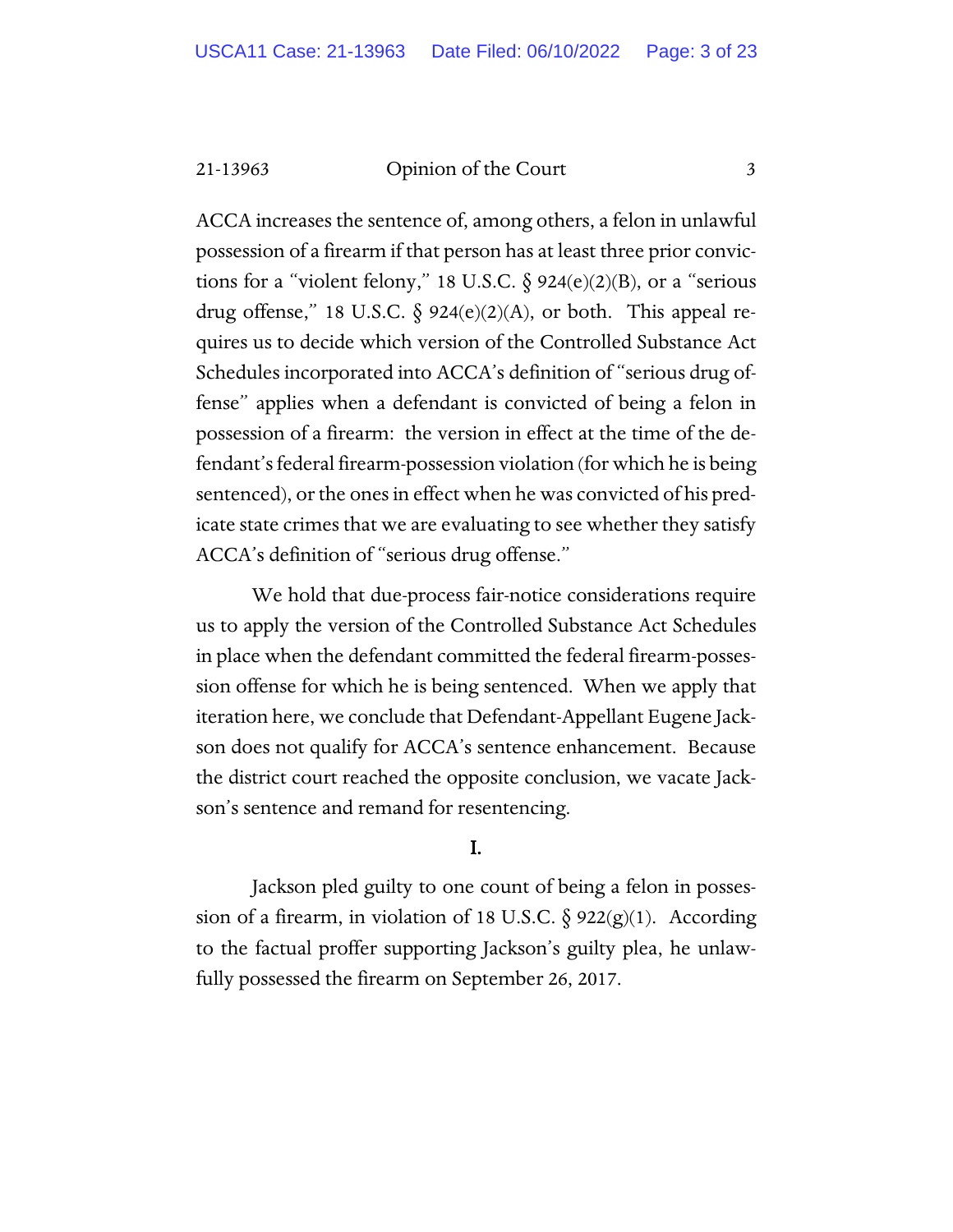In Jackson's presentence investigation report ("PSI"), the probation officer determined that Jackson's prior criminal history qualified him for an ACCA sentencing enhancement. ACCA applies to a conviction under 18 U.S.C.  $\S 922(g)$  for firearm possession by a prohibited person if the defendant has three qualifying convictions for "a violent felony or a serious drug offense, or both, committed on occasions different from one another." 18 U.S.C.  $\delta$  $924(e)(1)$ . In support of the ACCA enhancement the probation officer recommended for Jackson, the PSI concluded Jackson had five qualifying predicate convictions:

(1) a 1998 Florida conviction for battery on a law enforcement officer;

(2) a 1998 Florida conviction for the sale of cocaine;

(3) a 2003 Florida conviction for armed robbery;

(4) a 2004 Florida conviction for possession with intent to sell cocaine; and

(5) 2012 Florida convictions for aggravated assault with a deadly weapon and aggravated battery with a deadly weapon, each arising out of the same incident.

The recommended ACCA enhancement increased Jackson's total offense level from 23 to 30, which caused his advisory guideline range to change from 92–115 months to 180–210 months.

Jackson objected to the probation officer's determination that ACCA applied. He conceded that he had two ACCA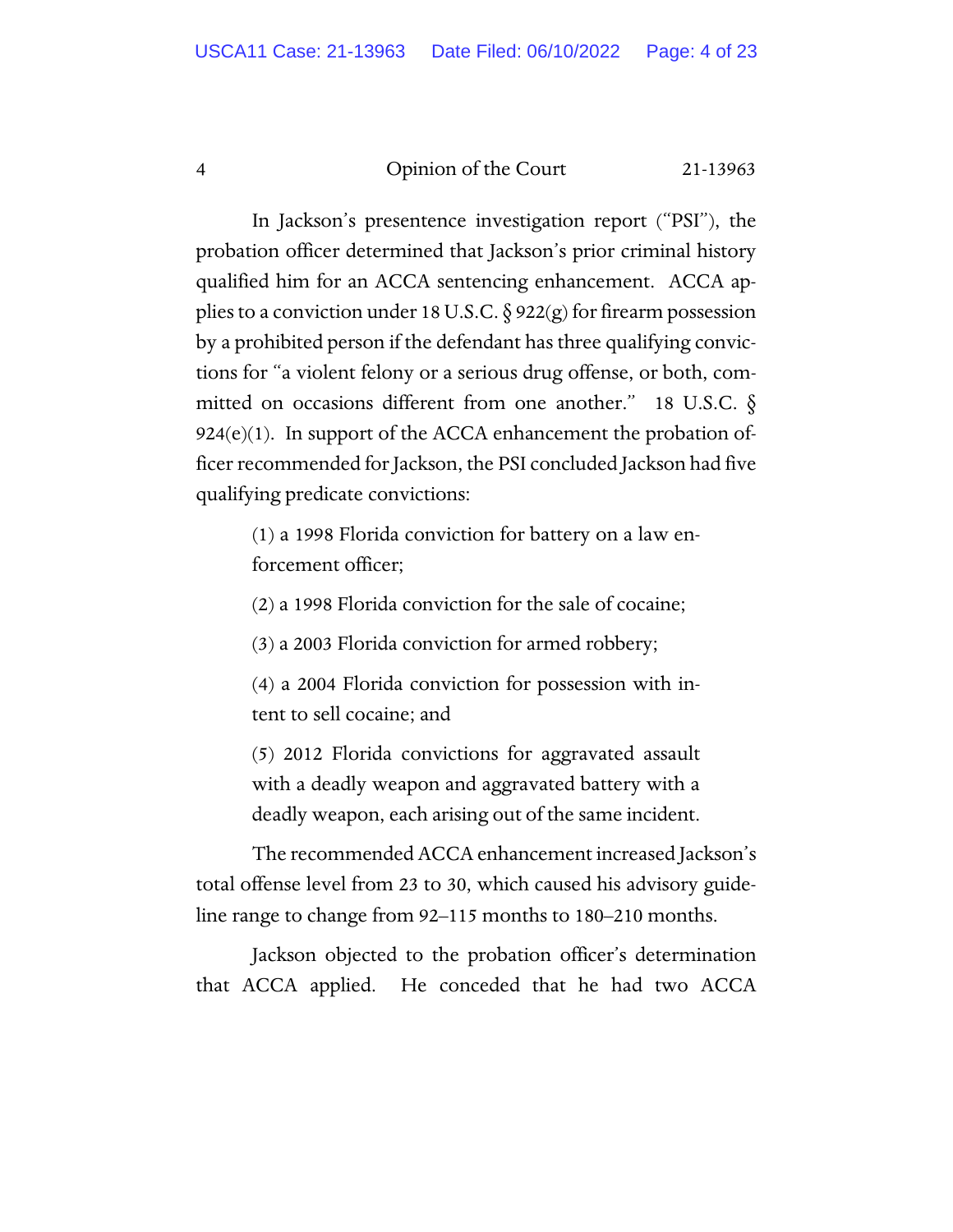predicates: the 2003 Florida armed robbery and the 2012 aggravated battery.[2](#page-4-0) (Jackson disputed that the 2012 aggravated assault qualified as a "violent felony" but admitted that the accompanying aggravated battery did.)

But Jackson argued that neither of his cocaine-related convictions qualified as a third ACCA predicate offense. He acknowledged that "serious drug offense" means, as relevant here, "an offense under State law, involving . . . distributing, or possessing with intent to . . . distribute, a controlled substance (as defined in section 102 of the Controlled Substances Act (21 U.S.C. [§] 802)), for which a maximum term of imprisonment of ten years or more is prescribed by law." 18 U.S.C.  $\delta$  924(e)(2)(A)(ii). But Jackson contended that the cocaine-related conduct that Fla. Stat. § 893.13 prohibited when both of Jackson's cocaine-related convictions occurred encompassed, among other things, the sale of, or possession with intent to distribute, ioflupane (123I) ("ioflupane"). Yet when Jackson possessed the firearm here, ioflupane was not a "controlled substance" for purposes of the "serious drug offense" definition in  $\S$  924(e)(2)(A)(ii). So Jackson urged that, categorically, a cocainerelated offense under Fla. Stat. § 893.13 at the times of his cocaine-

<span id="page-4-0"></span><sup>&</sup>lt;sup>2</sup> As relevant here, these offenses qualified as "violent felon[ies]" because they each were a felony that "has as an element the use, attempted use, or threatened use of physical force against the person of another." 18 U.S.C.  $\S$  $924(e)(2)(B)(i)$ .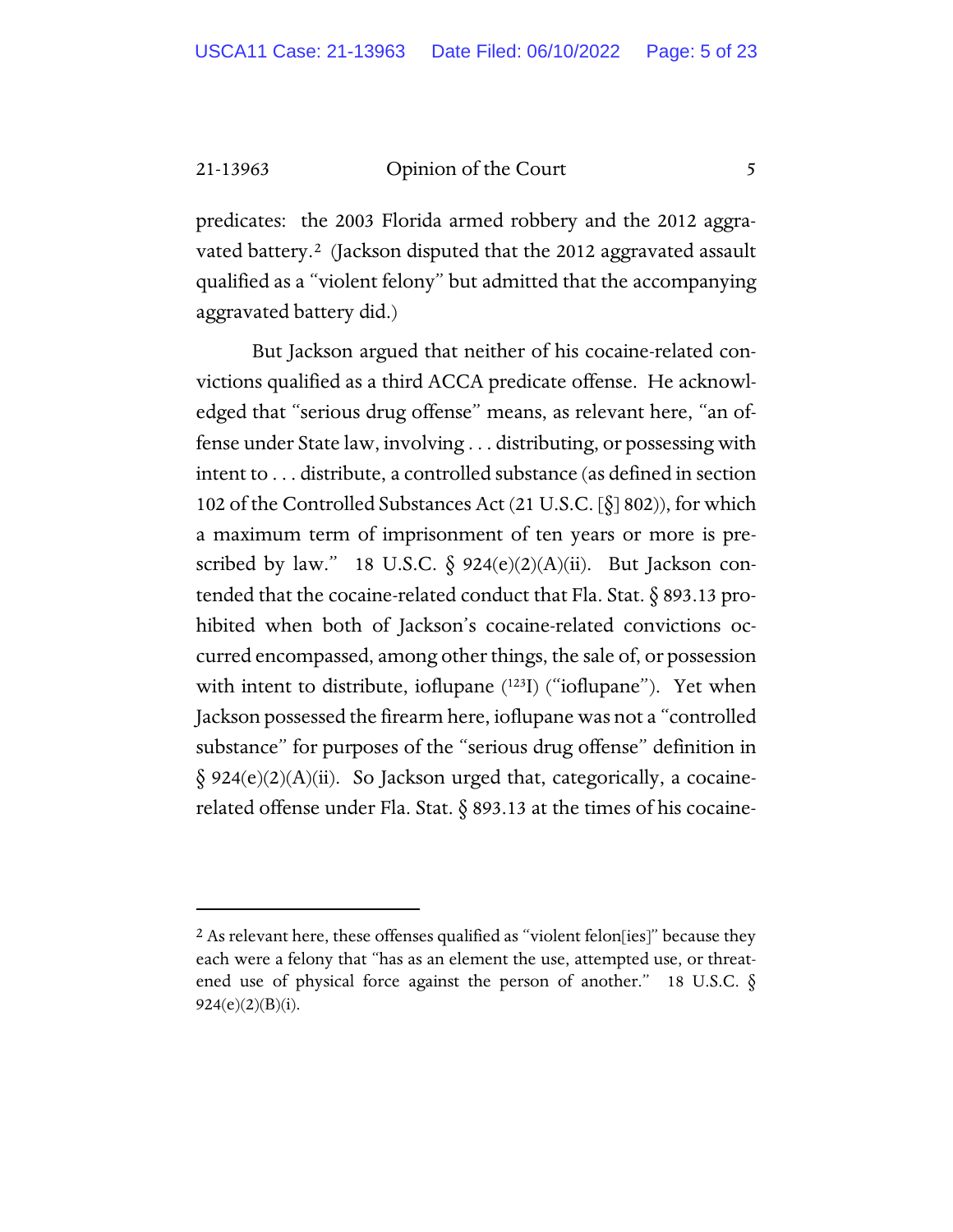related convictions could not qualify as a "serious drug offense" under ACCA.

For its part, the government conceded that Jackson's 1998 Florida battery conviction did not qualify as an ACCA predicate. It also agreed that the 2012 aggravated assault and aggravated battery counted as only a single "violent felony." As to the cocaine-related § 893.13 offenses, the government did not address Jackson's ioflupane argument on the merits. Instead, it argued that Jackson's convictions necessarily are "serious drug offenses" under our decision in United States v. Smith, 775 F.3d 1262 (11th Cir. 2014), and the Supreme Court's decision in Shular v. United States, 140 S. Ct. 779 (2020).

Jackson disagreed.

Ultimately, the district court agreed with the government. Based on that conclusion, it sentenced Jackson to ACCA's mandated fifteen-year minimum.

Jackson now appeals.

#### II.

We review de novo whether a state conviction qualifies as a "serious drug offense" for ACCA purposes. United States v. Conage, 976 F.3d 1244, 1249 (11th Cir. 2020). When conducting our review, we are "bound by federal law when we interpret terms in the ACCA" and "bound by state law when we interpret elements of state-law crimes." Id. (internal quotation marks omitted).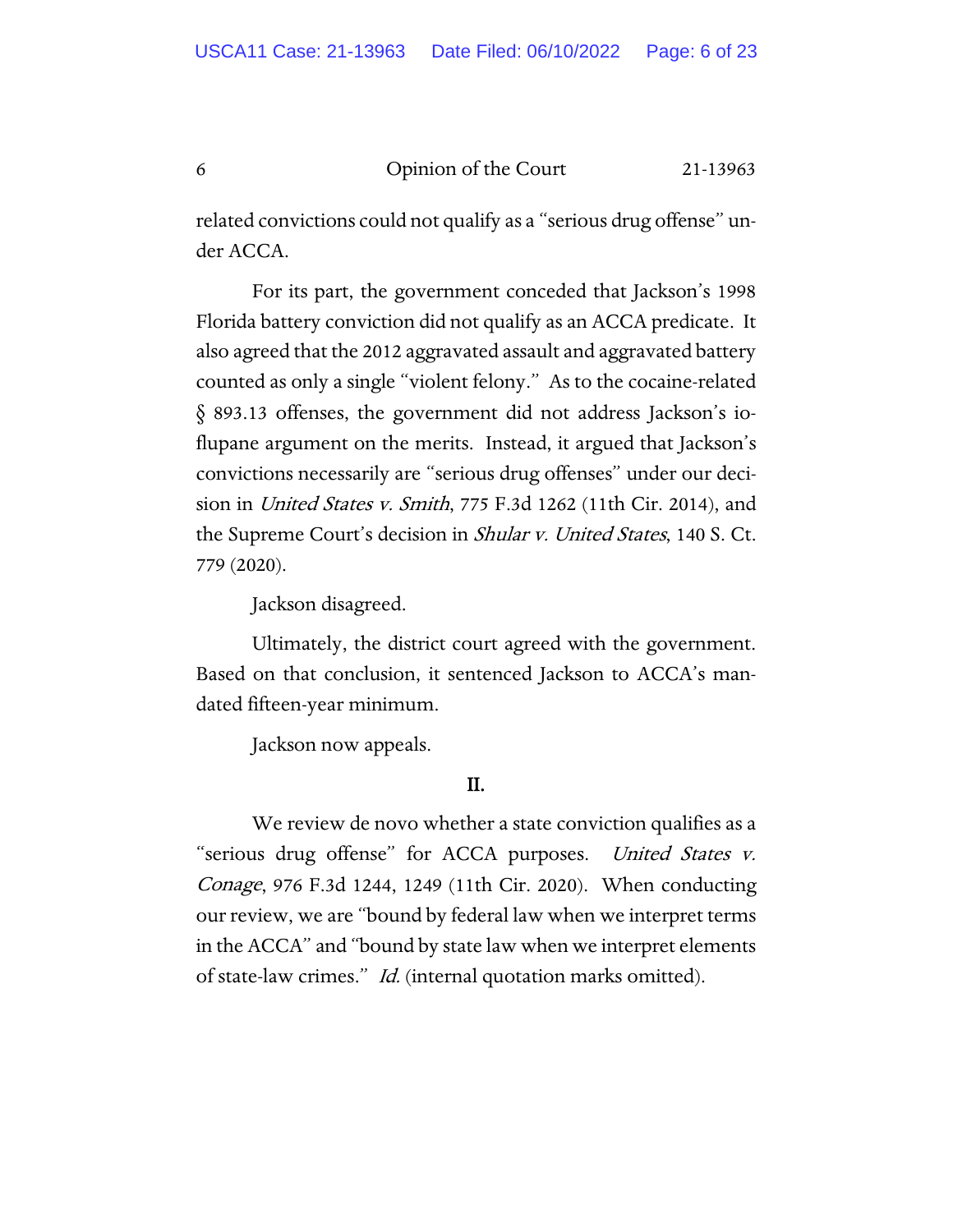#### III.

As we have noted, this case requires us to determine whether Jackson's 1998 and 2004 cocaine-related drug convictions qualify as "serious drug offense[s]" for purposes of ACCA. To accomplish that task, we employ the "categorical approach." Conage, 976 F.3d at 1250. Under that approach, we look to the state offense of which the defendant was previously convicted and identify the elements of that crime. *Id.* The categorical approach requires that we do not consider the individual facts underlying the defendant's prior conviction—just the elements. Id. We then compare these elements of the state offense with the components of ACCA's definition of "serious drug offense." See id. A conviction qualifies as a "serious drug offense" only if the state statute under which the defendant was convicted defines the offense as least as narrowly as ACCA's definition of "serious drug offense." Id.

In conducting our analysis here, we proceed in three steps. First, we identify the criteria that ACCA uses to define a "serious drug offense" under 18 U.S.C.  $\S$  924(e)(2)(A)(ii). Second, we analyze the outer bounds of the elements that would have satisfied Fla. Stat.  $\S$  893.13's requirements for a cocaine-related conviction at the time of each of Jackson's convictions. And third, we compare the results of the first two steps to see whether  $\S$  893.13's "elements 'necessarily entail one of the types of conduct'" set forth in ACCA's definition of "serious drug offense." *Shular v. United States*, 140 S. Ct. 779, 784 (2020) (emphasis and citation omitted). If so, we count the conviction as a "serious drug offense." But if not, the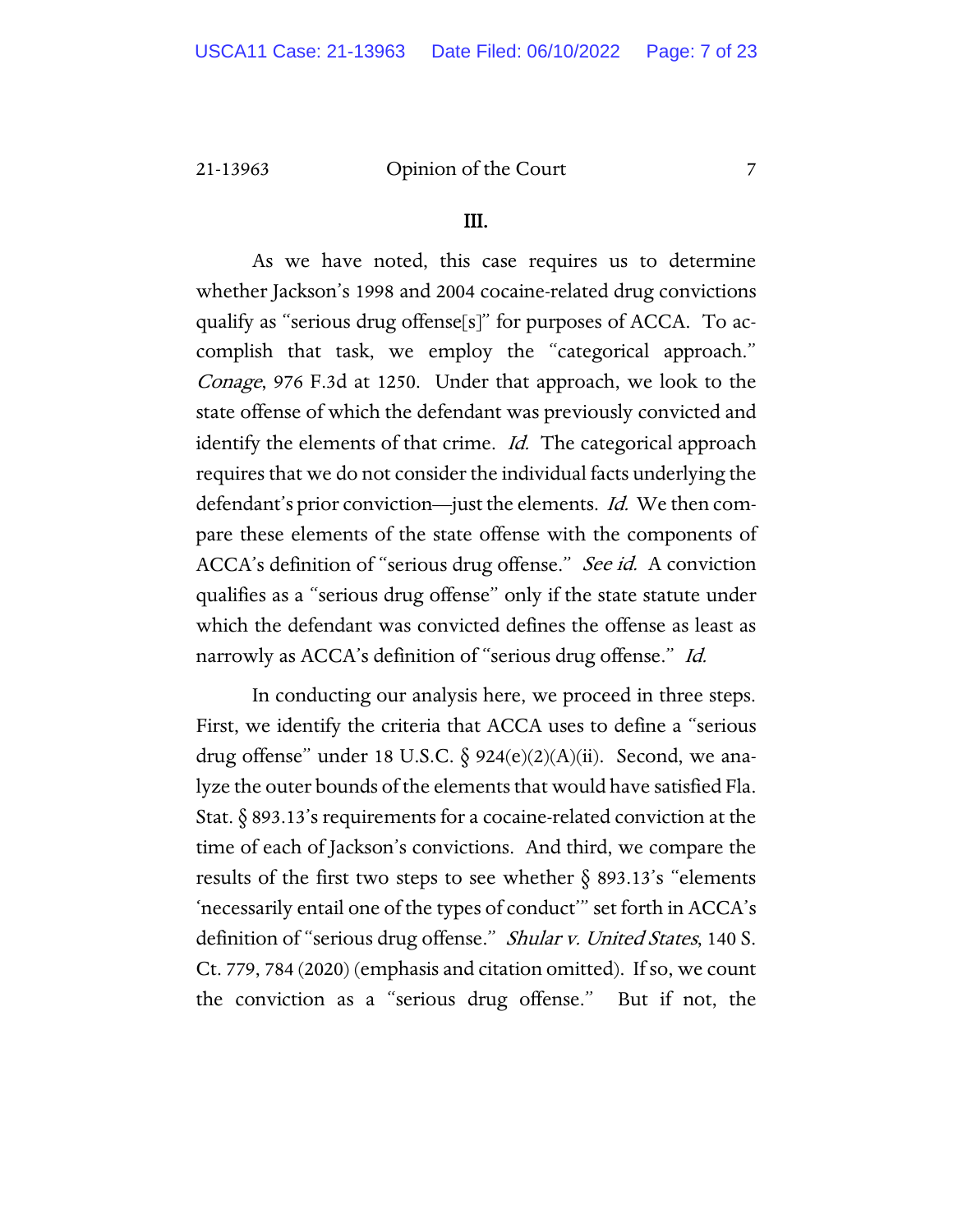conviction does not qualify as a "serious drug offense." Finally, after we conduct our analysis, we explain why the precedent on which the government relies does not alter our conclusion.

- A. As relevant here,  $\S$  924(e)(2)(A)(ii)'s definition of "serious drug offense" requires satisfaction of three criteria: (1) the state offense must involve distributing, or possessing with intent to distribute (2) "cocaine, its salts, optical and geometric isomers, and salts of isomers; ecgonine, its derivatives, their salts, isomers, and salts of isomers; or any compound, mixture, or preparation which contains any quantity of any of the[se] substances," but not ioflupane; and (3) the state offense must have been punishable by a maximum term of imprisonment of at least ten years.
	- 1. The Controlled Substance Act Schedules that were incorporated into ACCA's  $\oint$  924(e)(2)(A)(ii) definition of "serious drug offense" as of the time Jackson committed his federal-firearm-possession violation are the ones that govern.

Before we can determine what ACCA's  $\S 924(e)(2)(A)(ii)$  definition of "serious drug offense" "necessarily require[s]," we must first decide the version of the statute we must consult: the one in effect at the times of Jackson's cocaine-related convictions, the one in effect at the time of Jackson's firearm possession for which he is being sentenced, or some other version. We conclude that dueprocess considerations require us to use the iteration of the Controlled Substances Act Schedules incorporated into §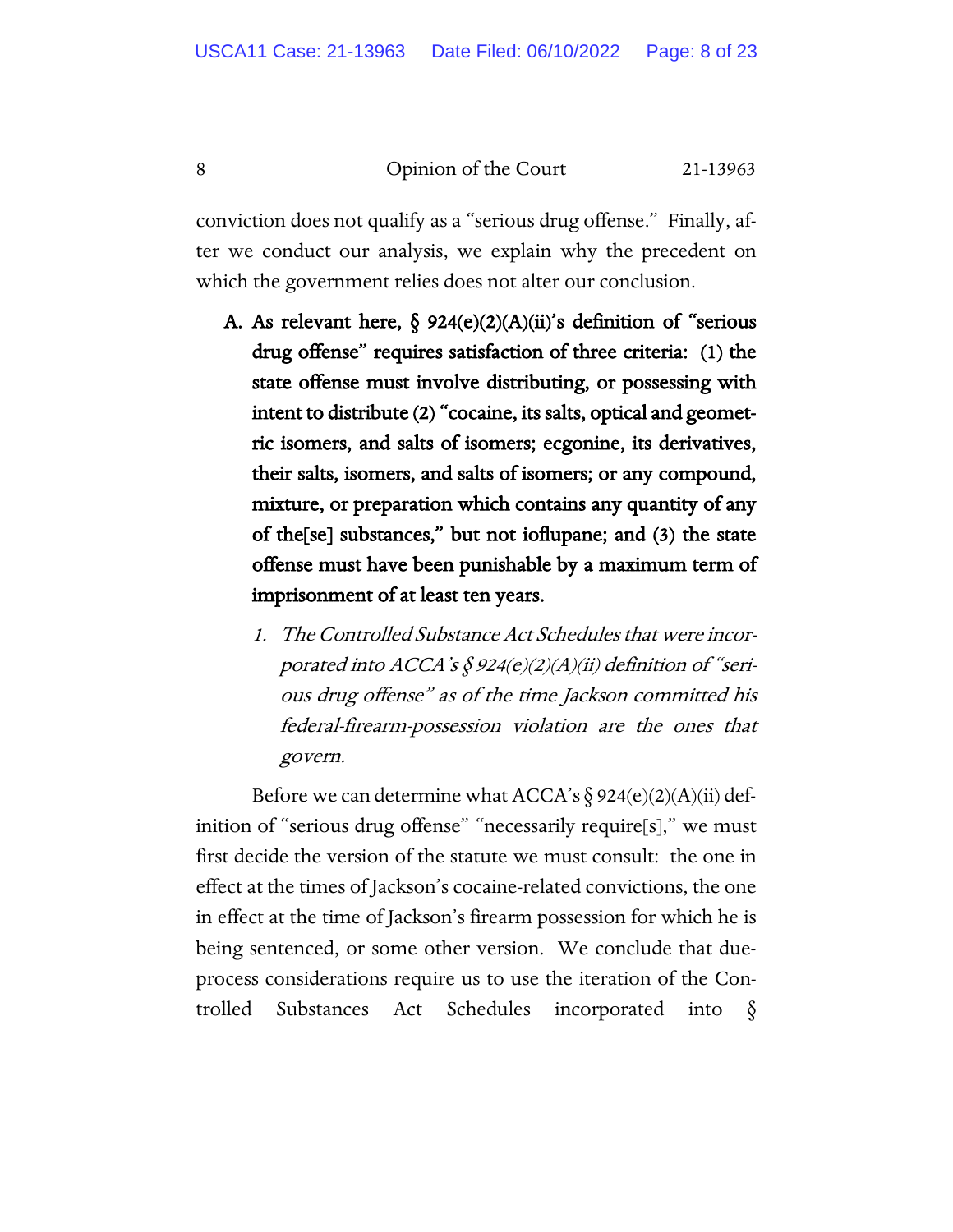$924(e)(2)(A)(ii)$ 's definition of "serious drug offense" in effect when Jackson possessed the firearm that undergirds his federal conviction pending before us.

Under the Fifth Amendment, "[n]o person shall . . . be deprived of life, liberty, or property, without due process of law." U.S. Const. amend. V. "[C]onsonant . . . with ordinary notions of fair play and the settled rules of law," due process contemplates criminal laws that "give ordinary people fair notice of the conduct [they] punish[]." *Johnson v. United States*, 576 U.S. 591, 595 (2015) (citation and quotation marks omitted). Fair notice allows "the ordinary citizen to conform his or her conduct to the law." *City of* Chicago v. Morales, 527 U.S. 41, 58 (1999). It also ensures uniformity of enforcement by police and courts. *See Giaccio v. Penn*sylvania, 382 U.S. 399, 403 (1966). And if an individual decides to break the law, anyway, the fair notice that due process requires advises him of the maximum (and depending on the statute, minimum) statutory penalty he can expect, so he knows what he risks before he undertakes his crime. See Dale v. Haeberlin, 878 F.2d 930, 934 (6th Cir. 1989). After all, forewarned is forearmed.

To be sure, the Supreme Court has emphasized these principles in cases with vague statutes that did not clearly identify the conduct that violated them or the potential sentence upon conviction. See, e.g., Johnson, 576 U.S. at 593. But these concepts apply with at least as much force when a statute does unambiguously delineate the conduct that violates it, and the defendant's conduct does not satisfy that standard.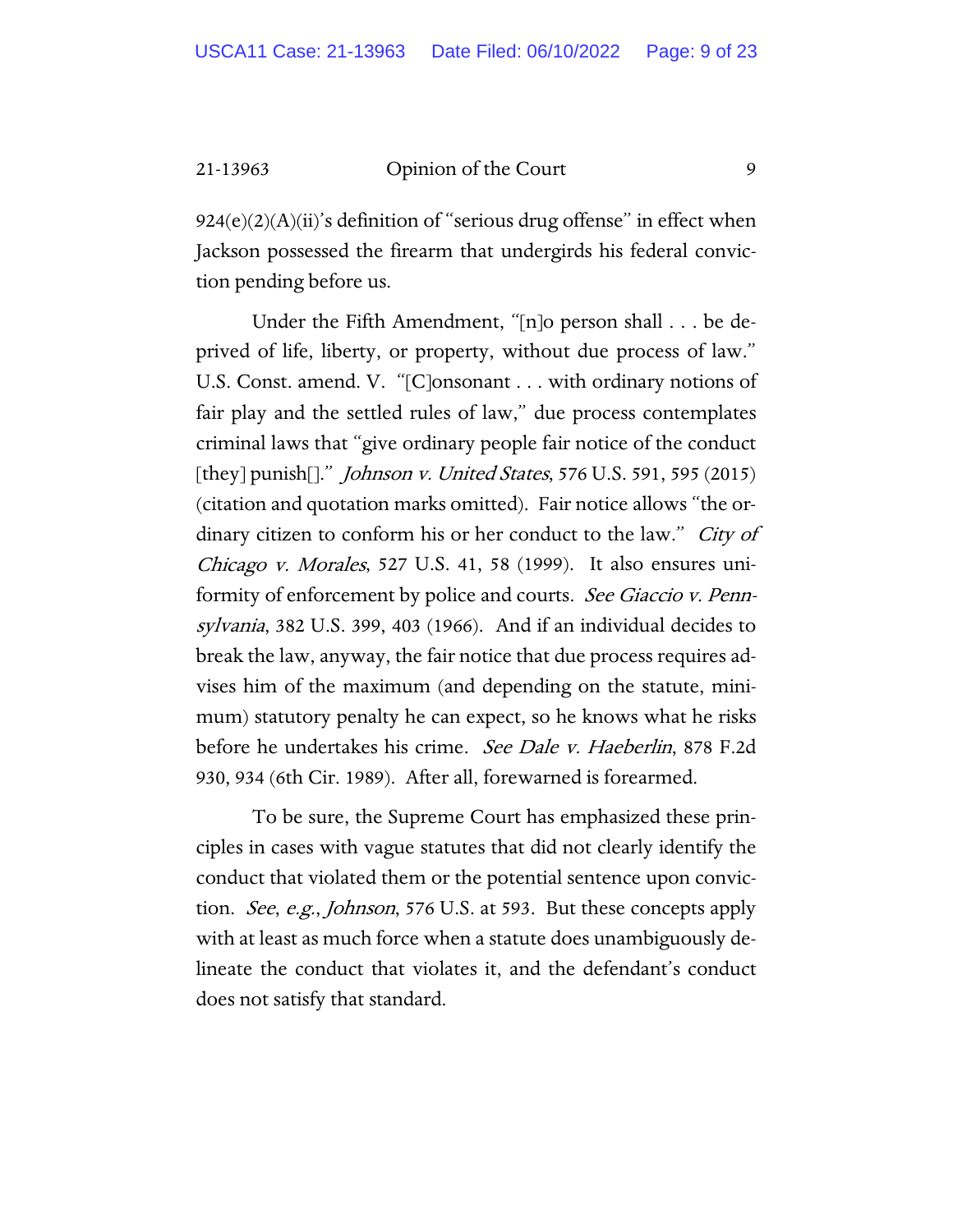If they did not, an ordinary person would receive *no notice* (let alone vague notice) that her conduct that falls outside the statute's parameters brings potential criminal consequences. And police and courts would be free to punish individuals for conduct that the law does not criminalize. That type of situation would do violence to the interests of "fundamental fairness (through notice and fair warning) and the prevention of the arbitrary and vindictive use of the laws" that due process protects. *Rogers v. Tennessee*, 532 U.S. 451, 460 (2001); see also Beckles v. United States, 137 S. Ct. 886, 892 (2017) (noting that due-process concerns require "statutes fixing sentences" to "specify the range of available sentences with 'sufficient clarity'") (citations omitted).

Given these interests, the form of the Controlled Substances Act Schedules incorporated into § 924(e)(2)(A)(ii)'s definition of "serious drug offense" that was in place on September 26, 2017, when Jackson possessed the firearm here, must govern. That way, Jackson had notice at the time of his firearm-possession offense not only that his conduct violated federal law, but also of his potential minimum and maximum penalty for his violation and whether his prior felony convictions could affect those penalties.

> 2. The Controlled Substance Act Schedules that were incorporated into  $\oint 924(e)(2)(A)(ii)$  as of the time Jackson possessed the firearm here necessarily required a "serious [cocaine-related] drug offense" not to have involved ioflupane.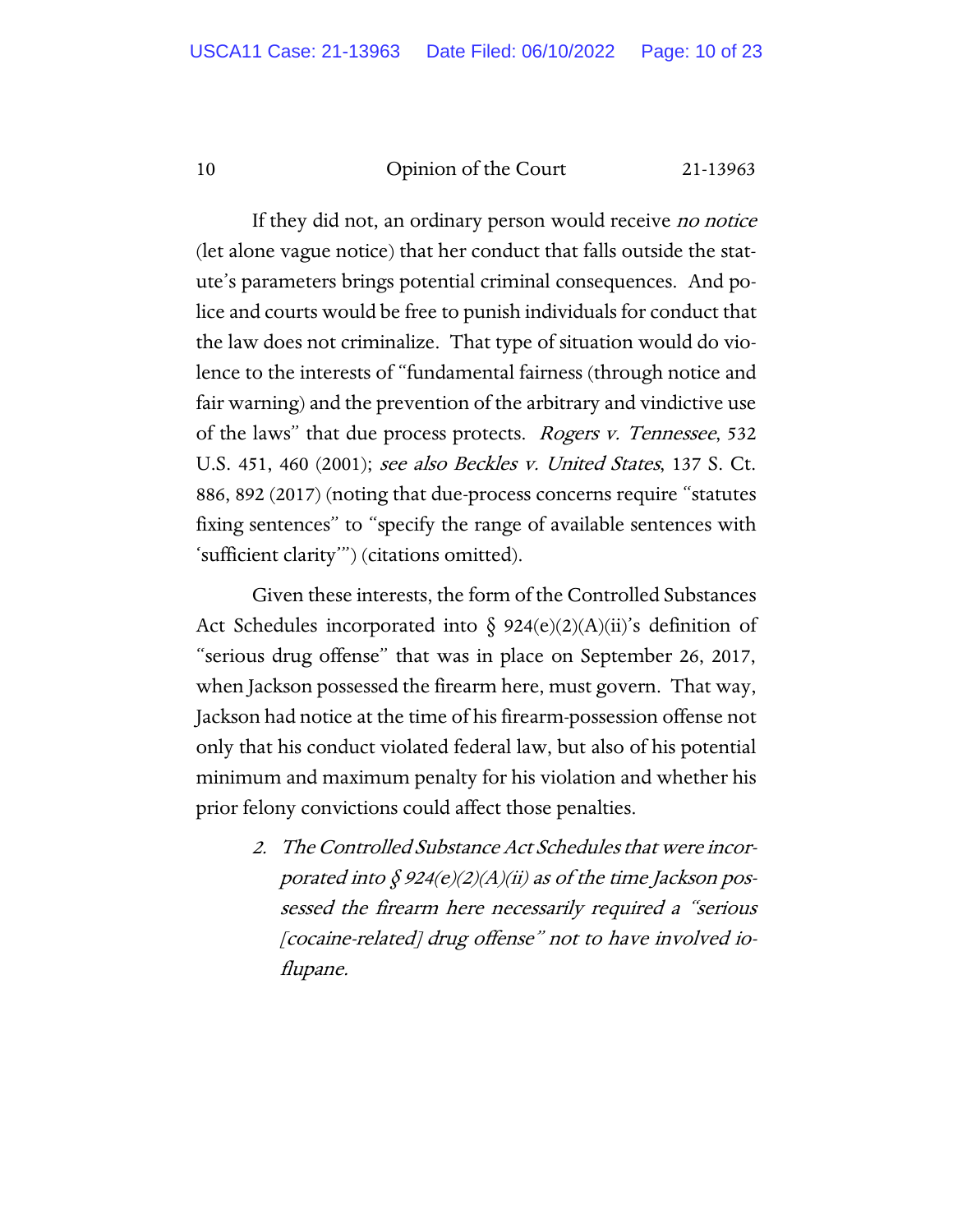As relevant here, ACCA defines a "serious drug offense" as "an offense under State law, involving . . . distributing, or possessing with intent to . . . distribute, a controlled substance (as defined in section 102 of the Controlled Substances Act  $(21 \text{ U.S.C.} [\delta])$ 802)), for which a maximum term of imprisonment of ten years or more is prescribed by law." 18 U.S.C.  $\S$  924(e)(2)(A)(ii). This definition requires a state crime to meet three criteria: (1) the offense under state law must "involve[e] . . . distributing, or possessing with intent to ... distribute" (2) "a controlled substance (as defined in section 102 of the Controlled Substances Act . . .)", (3) and the state offense must be punishable by a maximum term of imprisonment of at least ten years. Id.

The Supreme Court has already clarified the meaning of the first element. In *Shular*, the Court explained that "involving . . . distributing, or possessing with intent to . . . distribute" refers to "conduct" that the definition "necessarily require[s]." 140 S. Ct. at 785 (alteration omitted). And the third element—concerning the potential penalty for the offense of the prior conviction—is self-explanatory.

That leaves us with the second element: "a controlled substance (as defined in section 102 of the Controlled Substances Act (21 U.S.C.  $\S$  802))." 18 U.S.C.  $\S$  924(e)(2)(A)(ii). Section 102, in turn, defines a "controlled substance" to "mean[ ] a drug or other substance, or immediate precursor, included in schedule I, II, III, IV, or V of part B of this subchapter." 21 U.S.C. § 802(6). For its part, on September 26, 2017 (and currently), Schedule II included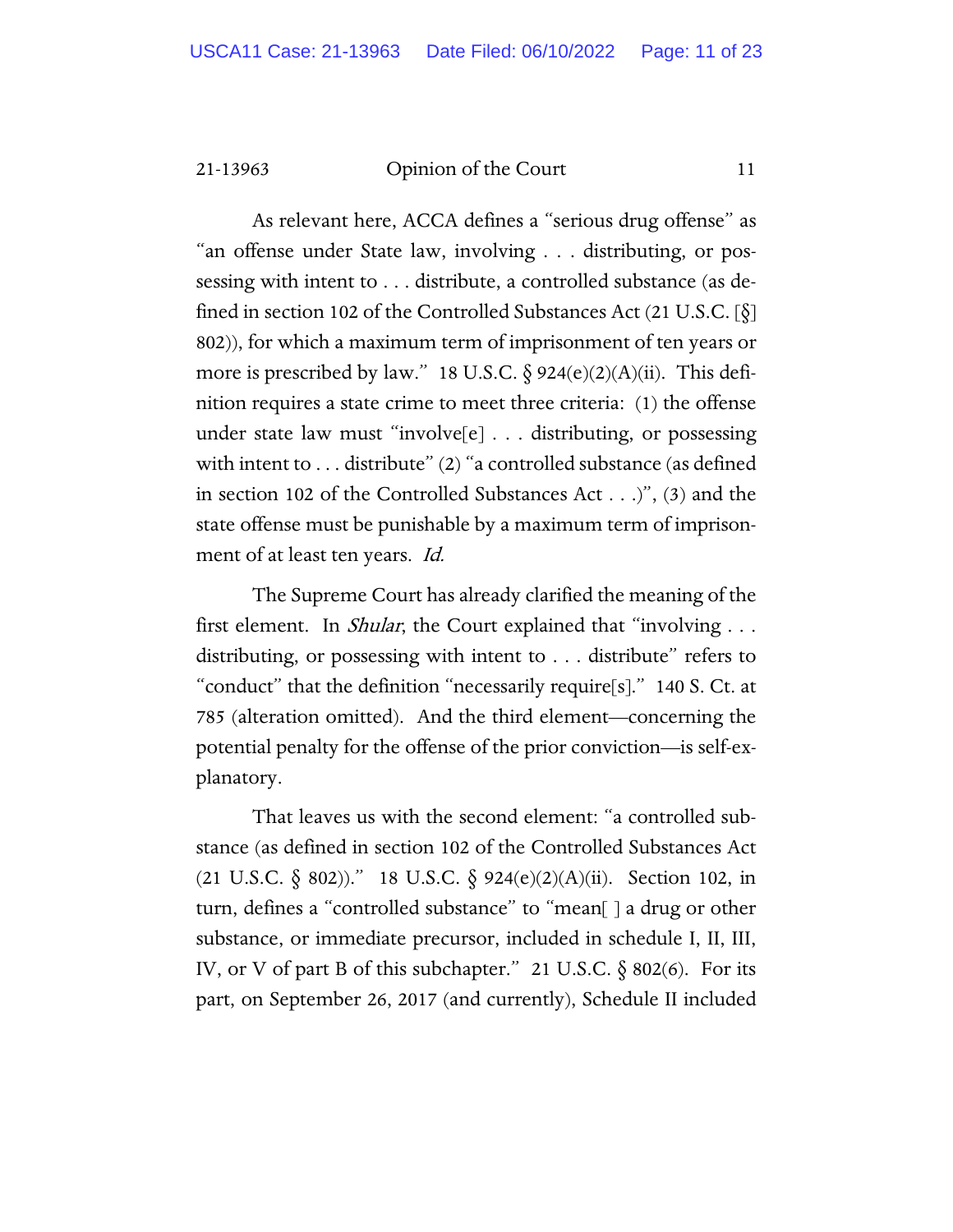the following cocaine-related substances: "cocaine, its salts, optical and geometric isomers, and salts of isomers; ecgonine, its derivatives, their salts, isomers, and salts of isomers; or any compound, mixture, or preparation which contains any quantity of any of the substances referred to in this paragraph." 21 U.S.C.  $\S 812(c)$ , Schedule  $II(a)(4)$ . But it did not include ioflupane.

Schedule II once included ioflupane (indeed, it did at the times Jackson was convicted of his two cocaine-related prior offenses). When that was the state of affairs, ioflupane was "by definition, a schedule II controlled substance because it is derived from cocaine via ecgonine, both of which are schedule II controlled substances." Schedules of Controlled Substances: Removal of [123 I] Ioflupane from Schedule II of the Controlled Substances Act, 80 Fed. Reg. 54715, 54715.

But it turns out that ioflupane has value in potentially diagnosing Parkinson's Disease. See id. at 54716–17. So in September 2015, under 21 U.S.C.  $\S$  811<sup>3</sup>, the United States Attorney General "remove[d] the regulatory controls and administrative, civil, and criminal sanctions applicable to controlled substances, including

<span id="page-11-0"></span> $3$  Section 811(a)(2) authorizes the Attorney General to "remove any drug or other substance from the schedules if he finds that the drug or other substance does not meet the requirements for inclusion in any schedule." See also 21 U.S.C.  $\S$  812(c), Schedule II(a) (listing controlled substances "[u]nless specifically excepted"); id.  $\S$  812 Note ("For updated and republished schedules of controlled substances established by this section, see Code of Federal Regulations, Part 1308 of Title 21, Food and Drugs.").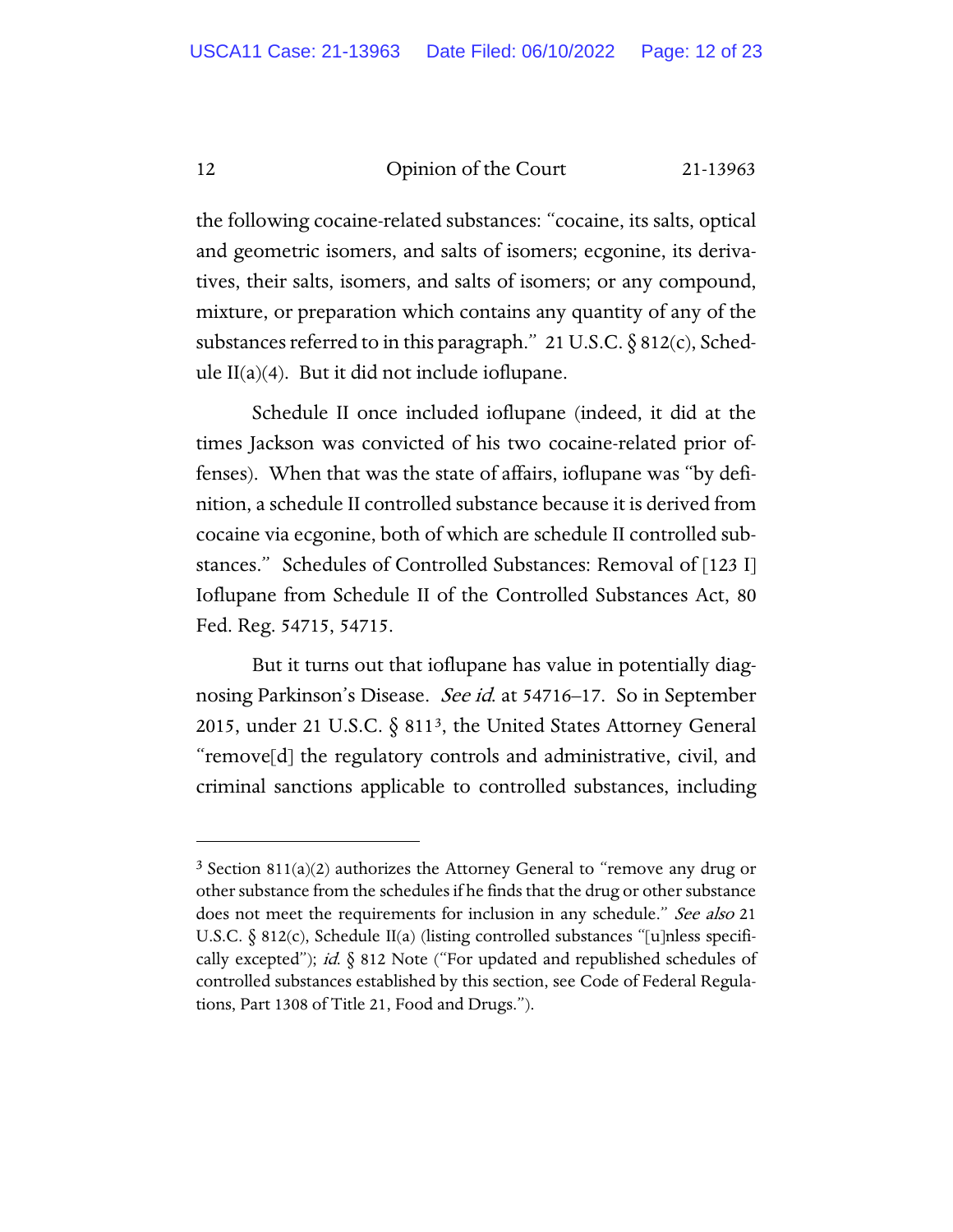those specific to schedule II controlled substances, on persons who handle or propose to handle  $[(123 \text{ I})]$  ioflupane." *Id.* at 54716. Since then, ioflupane has not been included on any federal drug Schedule. See 21 C.F.R. § 1308.12(b)(4)(ii) (2021) ("except[ing]" ioflupane from current Schedule II).

As a result, ioflupane has not been a federally "controlled substance," as defined in 21 U.S.C.  $\S$  802, since September 2015. And consequently, also since that time, a cocaine-related offense that involved only ioflupane has not involved a federally "controlled substance" for purposes of  $\S 924(e)(2)(A)(ii)$ .

## B. At the times of Jackson's cocaine-related prior offenses for which he sustained convictions under Fla. Stat. § 893.13, the cocaine-related activity § 893.13 criminalized categorically included activity involving ioflupane.

Having identified the components of a "serious drug offense," we next consider the elements of Jackson's prior state cocaine-related offenses under Fla. Stat. § 893.13. When we examine prior state convictions under the categorical approach, we analyze "the version of state law that the defendant was actually convicted of violating." McNeill v. United States, 563 U.S. 816, 821 (2011). That is so because  $\S 924(e)(2)(A)(ii)$ 's definition of "serious drug offense" refers to the term "previous conviction[]" in ACCA's  $\S$ 924(e)(1) enhancement language. See 18 U.S.C.  $\S$  924(e)(1) (applying the enhancement to those "who violate[] section  $922(g)$  of this title and ha[ve] three *previous convictions* . . . for . . . a serious drug offense, . . . committed on occasions different from one another")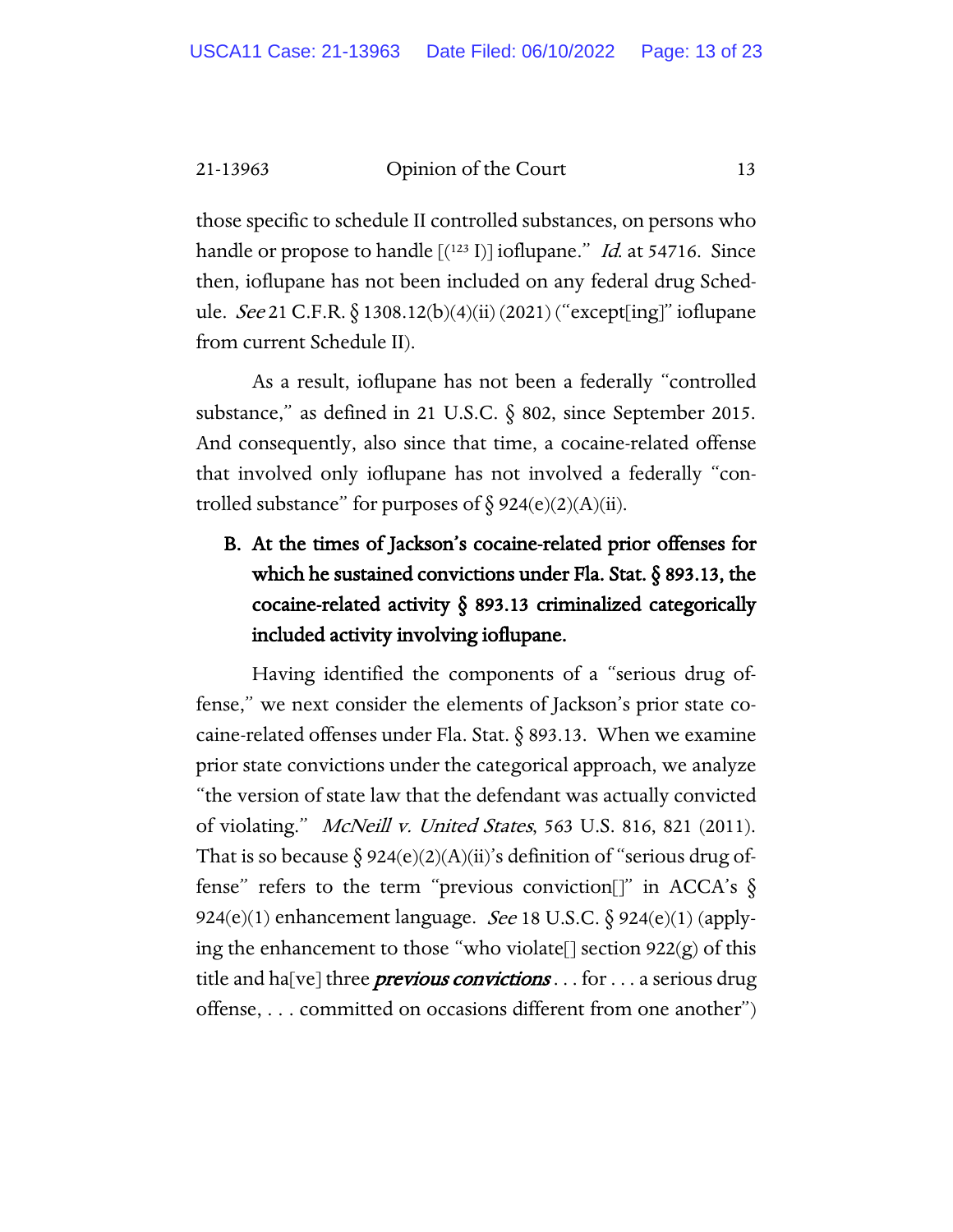(emphasis added). And "previous conviction[]" is a "backwardlooking" term that requires us "to consult the law that applied at the time of that conviction." McNeill, 563 U.S. at 820.

That settled, we preface our review of the elements of the Jackson's state cocaine-related convictions with a brief discussion of the distinction between the elements of a crime and the means of committing a single element. See Mathis v. United States, 579 U.S. 500, 504–05 (2016). The Supreme Court has explained that "'[e]lements' are the 'constituent parts' of a crime's legal definition—the things the 'prosecution must prove to sustain a conviction.'" Id. at 504. Alternative means, on the other hand, are different ways to satisfy a single element. See id. at 505.

When a statute lists alternative "elements," rather than alternative "means" of satisfying an element, the statute is "divisible." *See id.* In that case, the "modified categorical approach" permits a court to consult a limited class of documents for the sole purpose of ascertaining the elements on which the defendant was actually convicted. *Id*. These documents include a plea agreement, the transcript of a plea colloquy, the charging document, jury instructions, or a "comparable judicial record of this information." Shepard v. United States, 544 U.S. 13, 26 (2005).

But when a statute lists alternative means of satisfying a single element, the standard categorical approach governs. Mathis, 579 U.S. at 517. So we must consider all listed means of satisfying the elements of the state offense to be able to compare that covered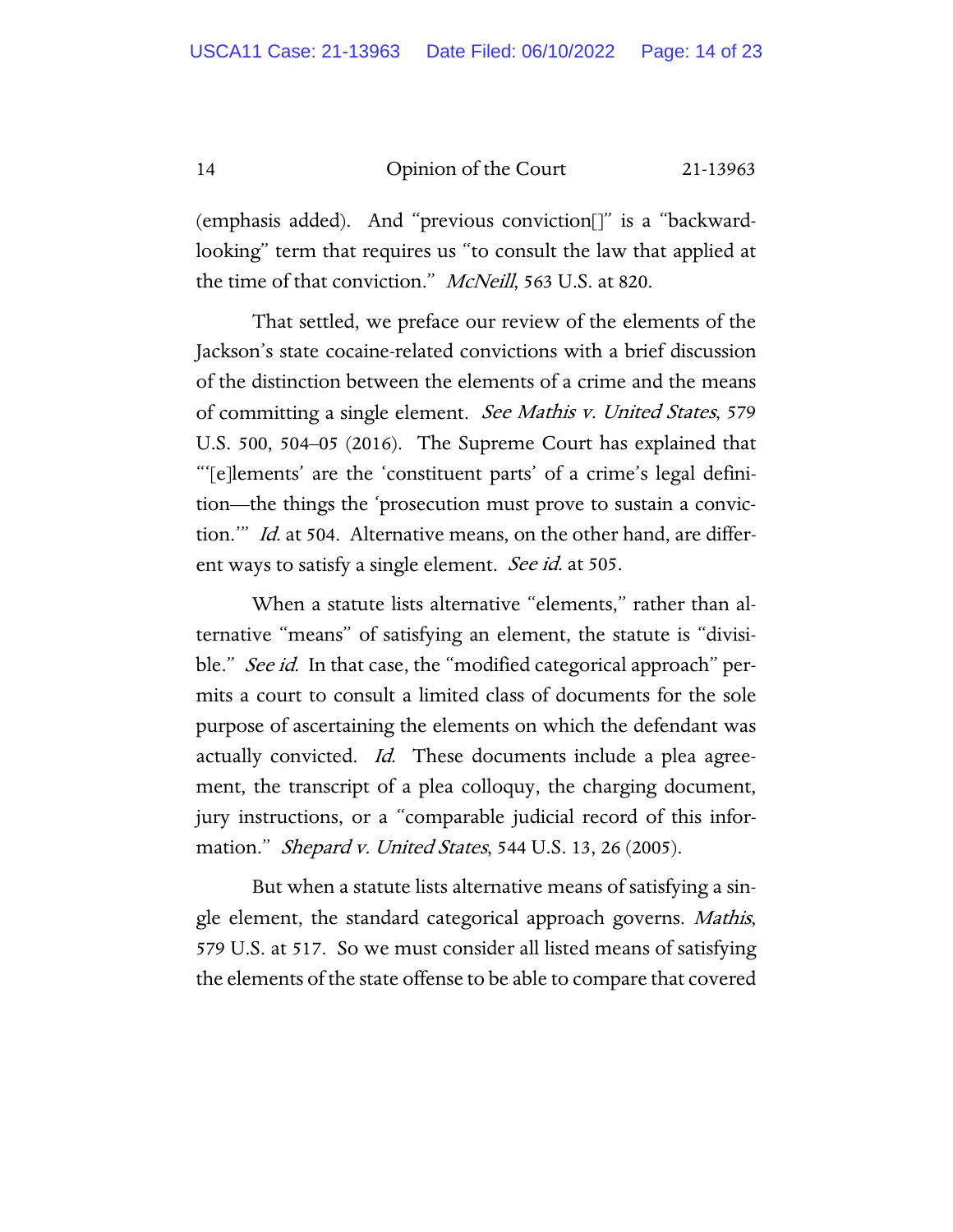conduct at the third step of our analysis to ACCA's definition of "serious drug offense."

With this understanding in mind, we turn to the elements of Fla. Stat. § 893.13 at the times of Jackson's convictions. In 1998 and 2004,  $\delta$  893.13(1)(a) prohibited, as relevant here, the sale of or possession with intent to sell a "controlled substance," as defined in Schedules I through V, Fla. Stat.  $\delta$  893.02(4). The only element of that crime in question is the meaning of "controlled substance."[4](#page-14-0)

In Guillen v. U.S. Attorney General, 910 F.3d 1174 (11th Cir. 2018), we held that, under Florida law, each category of substance separately enumerated in Florida's Controlled Substance Schedules was an alternative controlled-substance "element." See id. at 1182– 83. So for example, sale of marijuana and sale of heroin were different crimes. See id.

In contrast, we explained, when a drug schedule identified different formulations of the same category of substance, the alternatives were different "means" of satisfying a particular "controlled substance" element. See id. Take the example we pointed to in Guillen: Florida courts have held that possession of marijuana is the same crime as possession of hashish, since "marijuana and

<span id="page-14-0"></span><sup>&</sup>lt;sup>4</sup> The Supreme Court has discussed other elements of § 893.13(1)(a), but they are not relevant here. See Shular, 140 S. Ct. at 784 (noting that under Section 893.13(1)(a), "'knowledge of the illicit nature of a controlled substance is not an element,' but lack of such knowledge 'is an affirmative defense'") (quoting Fla. Stat.  $\S 893.101(2)$ ).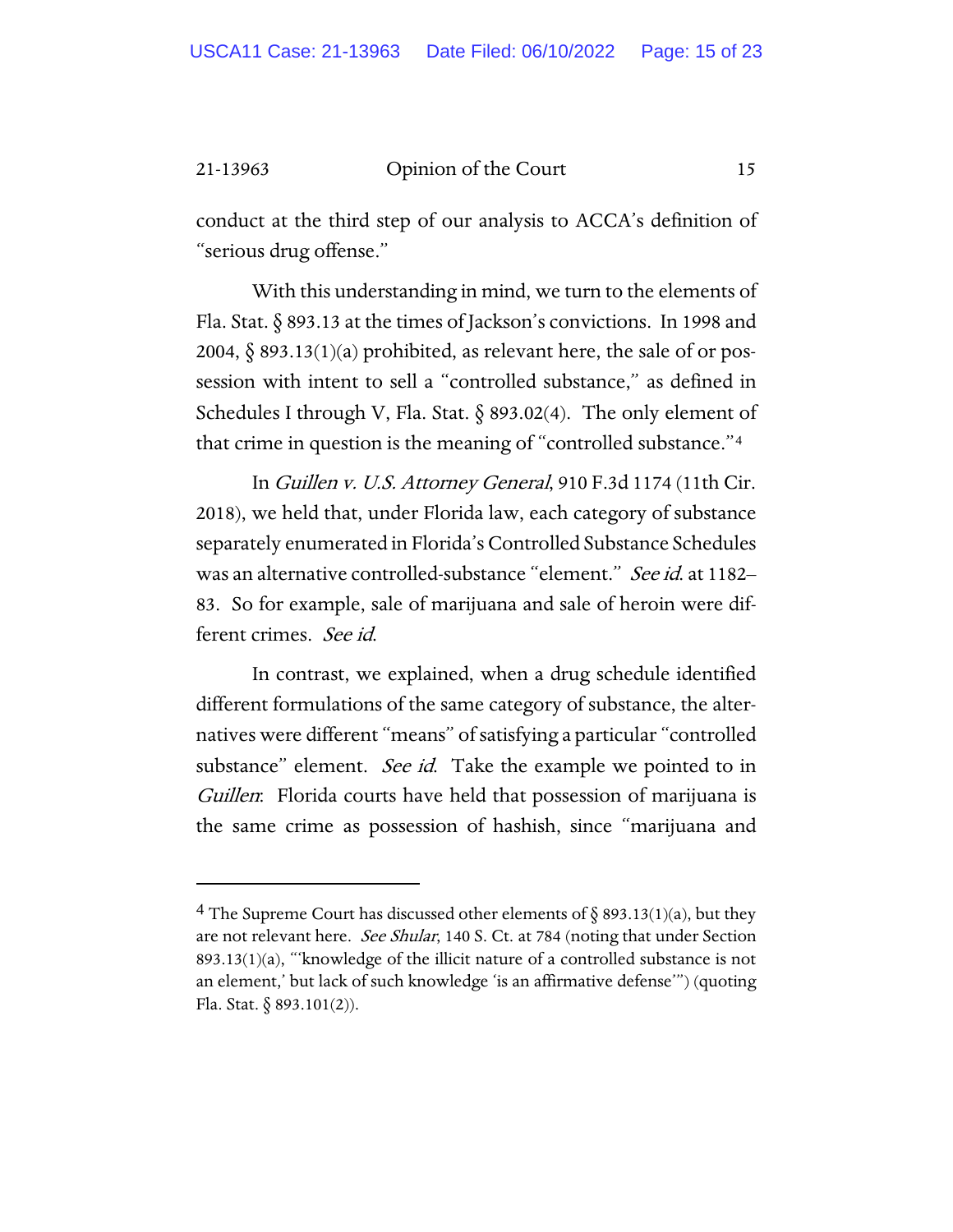hashish were defined as the same controlled substance under Florida law" in that both fell under the definition of "cannabis." Id. at 1183 (citing Retherford v. State, 386 So. 2d 881, 882 (Fla. 1st DCA 1980)).

Guillen establishes that the enumerated categories of "controlled substances" in Florida's drug Schedules are alternative "elements." For that reason, we may consult *Shepard* documents to identify the "controlled substance" element for which Jackson was convicted. The criminal information submitted in the district court shows that his offenses related to "cocaine."

When Jackson was convicted of his cocaine-related offenses,  $\S$  893.03(2)(a)(4) set forth the formulations encompassed within the category of cocaine, according to Florida's Schedule II: "[c]ocaine or ecgonine, including any of their stereoisomers, and any salt, compound, derivative, or preparation of cocaine or ecgonine." That description also included ioflupane.

We know this because of Florida's actions after the United States exempted ioflupane from the federal Schedule II. As of July 1, 2017, Florida followed suit and expressly exempted ioflupane from its Schedule II. 2017 Fla. Sess. Law Serv. Ch. 2017-110  $(C.S.H.B. 505)$ .

Since that time, Florida's Schedule II has included "[c]ocaine or ecgonine, including any of their stereoisomers, and any salt, compound, derivative, or preparation of cocaine or ecgonine, except that these substances shall not include ioflupane I 123." Fla.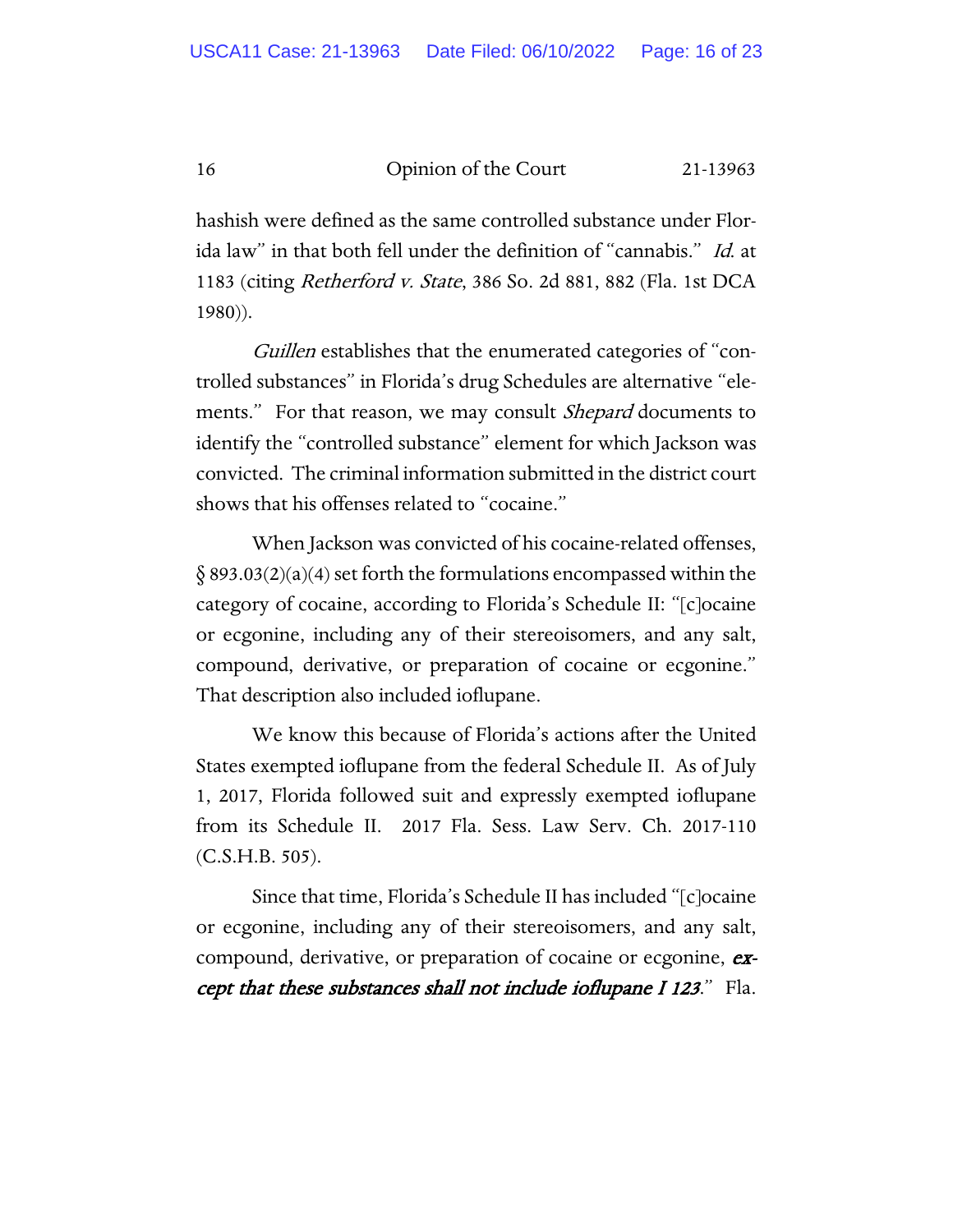Stat.  $\S$  893.03(2)(a)(4) (2017) (emphasis added). This amended version of the statute expressly excepts ioflupane from qualifying as a Schedule II substance even though it implicitly acknowledges that ioflupane otherwise qualifies as "[c]ocaine or ecgonine, including any of their stereoisomers, and any salt, compound, derivative, or preparation of cocaine or ecgonine." So the amendment confirms that, before the addition of the emphasized phrase—when Jackson committed his § 893.13 offenses—Florida law criminalized sale and possession of ioflupane as a part of its prohibition on the sale and possession of "[c]ocaine or ecgonine, including any of their stereoisomers, and any salt, compound, derivative, or preparation of cocaine or ecgonine." Fla. Stat.  $\delta$  893.03(2)(a)(4).

Because  $\S$  893.03(2)(a)(4) identified "means," not "elements," in 1998 and 2004, when Jackson was convicted under  $\S$ 893.13(a)(1), a cocaine-related conviction could have been based on any one of these several formulations, including sale of or possession with intent to distribute ioflupane.

C. At the times of Jackson's prior cocaine-related state convictions, Fla. Stat. § 893.13(a)(1)'s controlled-substance element was broader for cocaine-related offenses than ACCA's "serious drug offense" definition, so Jackson's 1998 and 2004 cocaine-related convictions do not qualify as "serious drug offense[s]."

We've sifted through ACCA's definition of "serious drug offense" at the time Jackson unlawfully possessed the firearm for which he was convicted here. We've also sorted out the breadth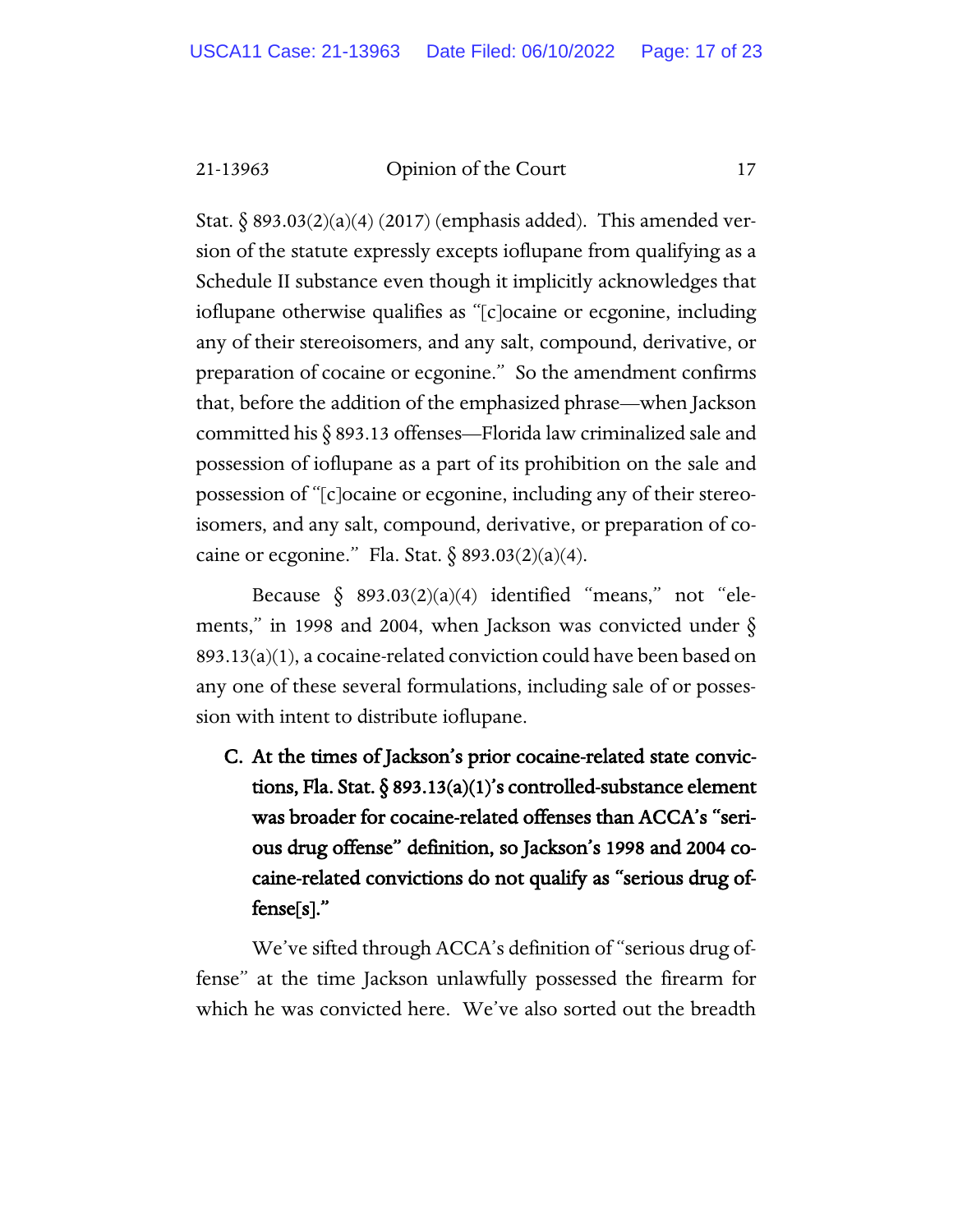of Fla. Stat.  $\S$  893.13(1)(a) at the times of Jackson's cocaine-related convictions. Now, we must compare the two to see whether Jackson's prior cocaine-related convictions qualify as "serious drug offense[s]" under ACCA.

Everyone agrees that Jackson's 1998 and 2004 § 893.13 cocaine-related convictions satisfy the first and third criteria of a "serious drug offense": they involve sale or possession with intent to distribute, and they are punishable by at least ten years' imprisonment. So we turn to the second criterion: whether Jackson's convictions involved a "controlled substance."

Because we apply the categorical approach in conducting this comparison, we must presume that Jackson's cocaine-related convictions "rested upon nothing more than the least of the acts criminalized or the least culpable conduct." United States v. Kushmaul, 984 F.3d 1359, 1364 (11th Cir. 2021) (internal quotation marks omitted). Here, that means we must assume that Jackson sold and possessed with intent to sell ioflupane. But as we have explained, on September 26, 2017—when Jackson possessed the firearm here—the federal Schedule II expressly excluded ioflupane as a cocaine-related controlled substance. Because ioflupane was not a "controlled substance" under federal law when Jackson committed his  $\S 922(g)$  firearm-possession offense, his state offenses did not "necessarily entail" the conduct set out in ACCA's "serious drug offense" definition. See Shular, 140 S. Ct. at 784. As a result, Jackson's cocaine-related prior convictions do not qualify under ACCA as "serious drug offense[s]."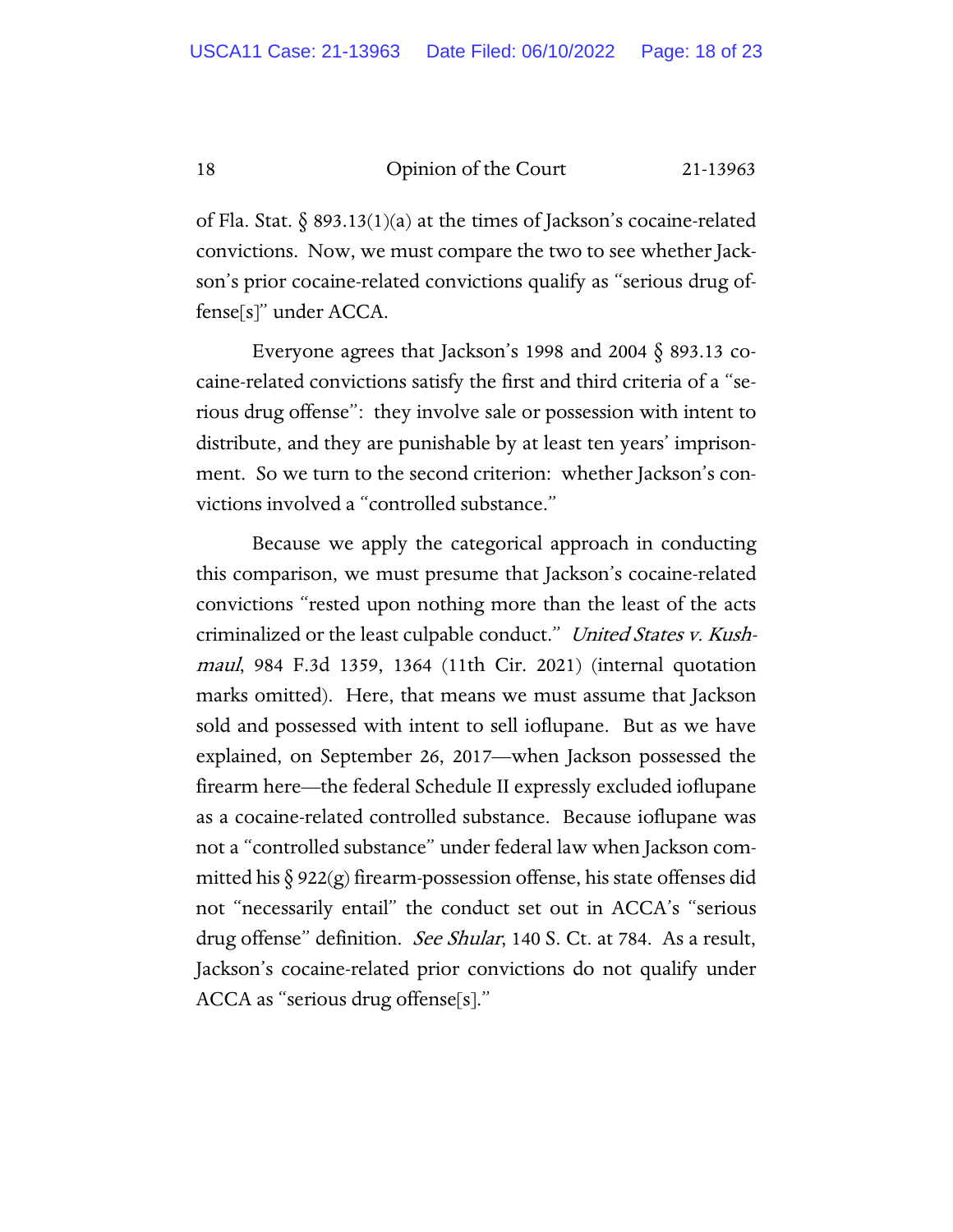### D. The two *Smith* cases, *Shular*, and *McNeill* do not require the conclusion that Jackson's prior cocaine-related convictions qualify as "serious drug offense[s]."

The government argues that United States v. Smith, 775 F.3d 1262 (11th Cir. 2014) ("Smith 2014"), United States v. Smith, 983 F.3d 1213 (11th Cir. 2020) ("*Smith 2020*"), and *Shular*, 140 S. Ct. 779, require the conclusion that Jackson's prior cocaine-related convictions qualify as "serious drug offense[s]." We disagree.

We start with the two *Smith* cases and *Shular*. As relevant here, in *Smith 2014*, we considered whether Fla. Stat.  $\delta$  893.13(1) was a "serious drug offense" under ACCA's  $\S 924(e)(2)(A)(ii)$ , given that  $\delta$  893.13(1) included no mens rea element on the illicit nature of the controlled substance. See Smith <sup>2014</sup>, 775 F.3d at 1268. We concluded it was. A few years later, in Shular, the Supreme Court agreed. *See Shular*, 140 S. Ct. at 784–85. It explained that, when evaluating whether a state offense qualifies as a "serious drug offense," we "should ask whether the state offense's elements 'necessarily entail one of the types of conduct' identified in  $\S$ 924(e)(2)(A)(ii)." Id. at 784 (emphasis omitted). Later in 2020, the same issue came before us again. Relying on *Shular* (and *Smith* 2014), we confirmed that Fla. Stat.  $\delta$  893.13(1)'s lack of a mens rea element does not prevent it from qualifying as a "serious drug offense." Smith 2020, 983 F.3d at 1223.

The government argues that the two *Smith* cases bind us under the prior-panel-precedent rule (and *Shular* binds us as Supreme Court precedent) to conclude that any conviction—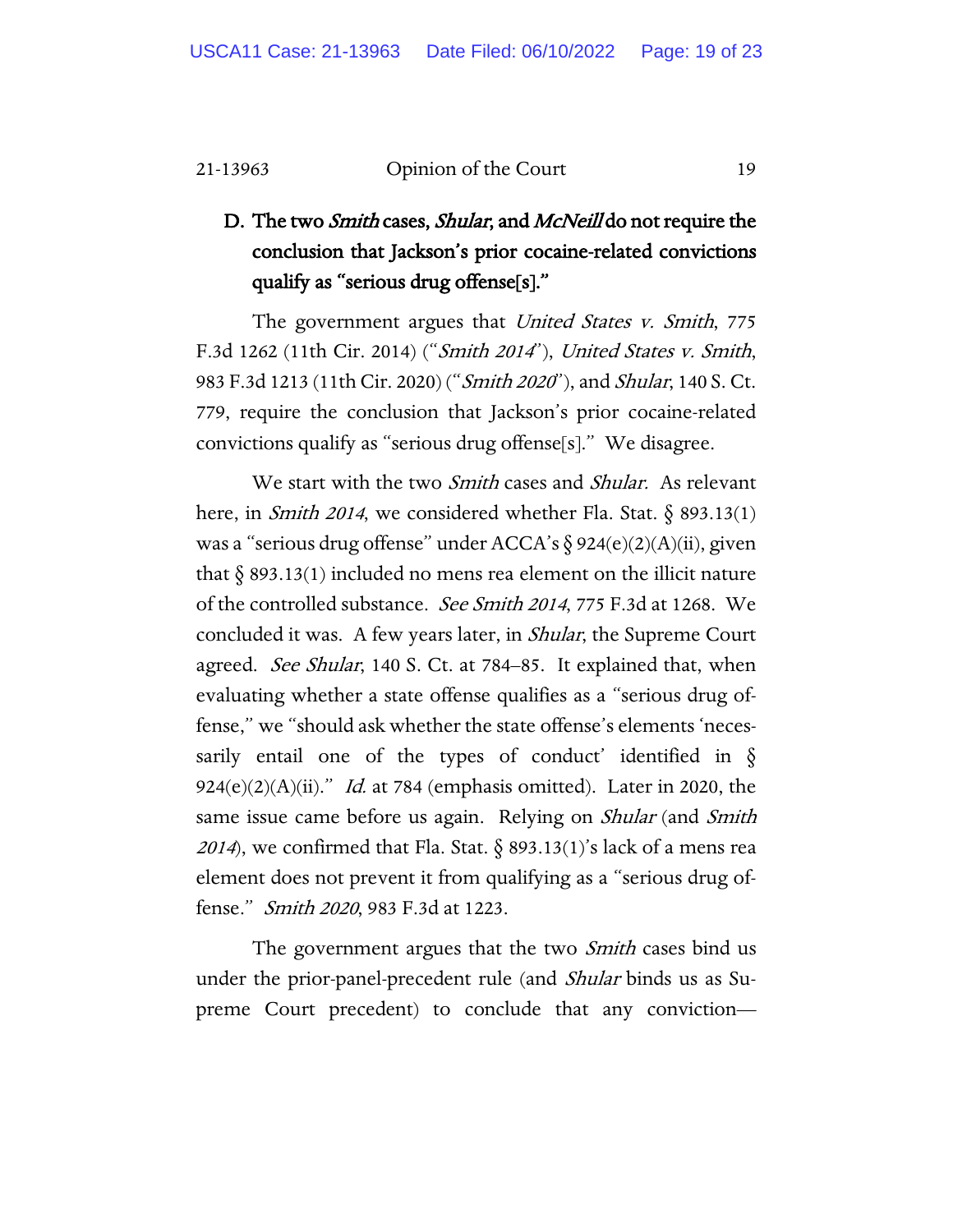including Jackson's 1998 and 2004 ones—under  $\S$  893.13(1) satisfies the definition of "serious drug offense" in  $\S 924(e)(2)(A)(ii)$ . Not so.

Under our prior-panel-precedent rule, "a prior panel's holding is binding on all subsequent panels unless and until it is overruled or undermined to the point of abrogation by the Supreme Court or by this court sitting en banc." In re Lambrix, 776 F.3d 789, 794 (11th Cir. 2015). True, we have "categorically rejected an overlooked reason or argument exception to the prior-panel-precedent rule." *Id.* But "[q]uestions which merely lurk in the record, neither brought to the attention of the court nor ruled upon, are not to be considered as having been so decided as to constitute precedents." Webster v. Fall, 266 U.S. 507, 511 (1925).

The question of which version of the Controlled Substance Act's drug Schedules governs under  $\S 924(e)(2)(A)(ii)$ 's definition of "serious drug offense" was not even a twinkle in our eyes or in those of the Supreme Court in the *Smith* cases and in *Shular*. Rather, in those three cases, the issue was whether Fla. Stat.  $\S$ 893.13(1)'s lack of a mens rea element precluded it from qualifying as a "serious drug offense." At most, the *Smith* panels and the Supreme Court in *Shular* implicitly assumed all the other criteria to satisfy the federal definition of "serious drug offense" were met. But "assumptions are not holdings," *Brown v. Electrolux Home* Prods., Inc., 817 F.3d 1225, 1239 (11th Cir. 2016). Indeed, the Supreme Court has recognized that where it has "never squarely addressed [an] issue, and ha[d] at most assumed [the issue], [it is] free to address the issue on the merits" in a later case presenting it.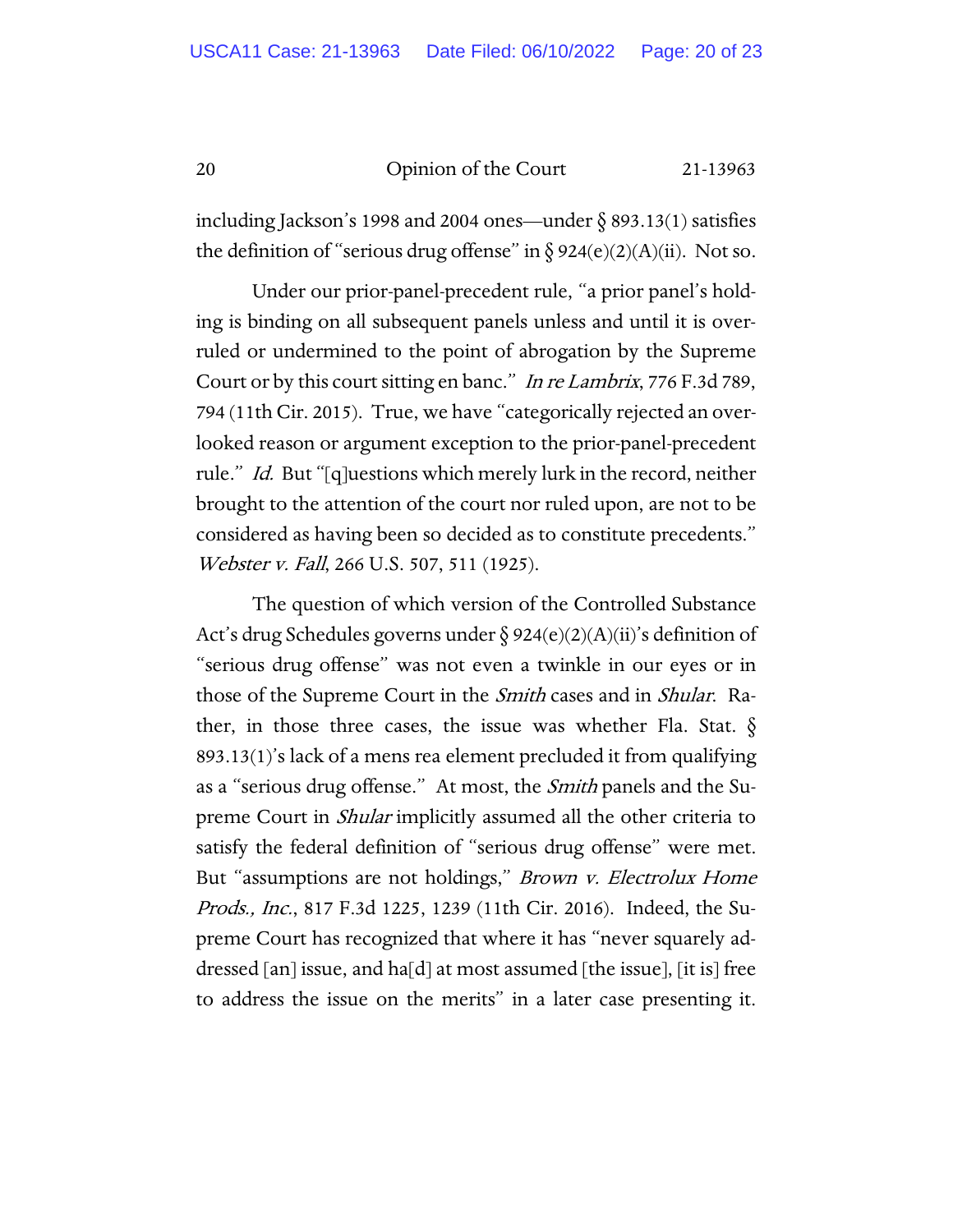Brecht v. Abrahamson, 507 U.S. 619, 631 (1993); see also United States v. L. A. Tucker Truck Lines, Inc., 344 U.S. 33, 38 (1952) ("The effect of the omission was not there raised in briefs or argument nor discussed in the opinion of the Court. Therefore, the case is not a binding precedent on this point.") (footnote omitted). Our sister circuits adhere to this principle as well. See, e.g., Fernandez v. Keisler, 502 F.3d 337, 343 (4th Cir. 2007) ("We are bound by holdings, not unwritten assumptions."); Sakamoto v. Duty Free Shoppers, Ltd., 764 F.2d 1285, 1288 (9th Cir. 1985) ("In those cases, this court simply assumed that the commerce clause applied, but the issue was never raised or discussed. Such unstated assumptions on non-litigated issues are not precedential holdings binding future decisions."); United States v. Norris, 486 F.3d 1045, 1054 (8th Cir. 2007) (en banc) (Colloton, J., concurring in the judgment) (citing cases finding that *sub silentio* holdings, unstated assumptions, and implicit rejections of arguments by prior panel are not binding circuit precedent).

Here, to the extent that *Shular* and *Smith 2020* bind us to reach any conclusion, it's that Jackson's 1998 and 2004  $\S$  893.13(1) cocaine-related convictions cannot qualify as "serious drug offense[s]" under  $\delta$  924(e)(2)(A)(ii). That is so because *Shular* holds that we "should ask whether the state offense's elements 'necessarily entail one of the types of conduct' identified in  $\S$  $924(e)(2)(A)(ii)$ " to determine whether the state offense meets the definition of "serious drug offense." 140 S. Ct. at 784 (emphasis omitted). And conduct involving the sale of or possession with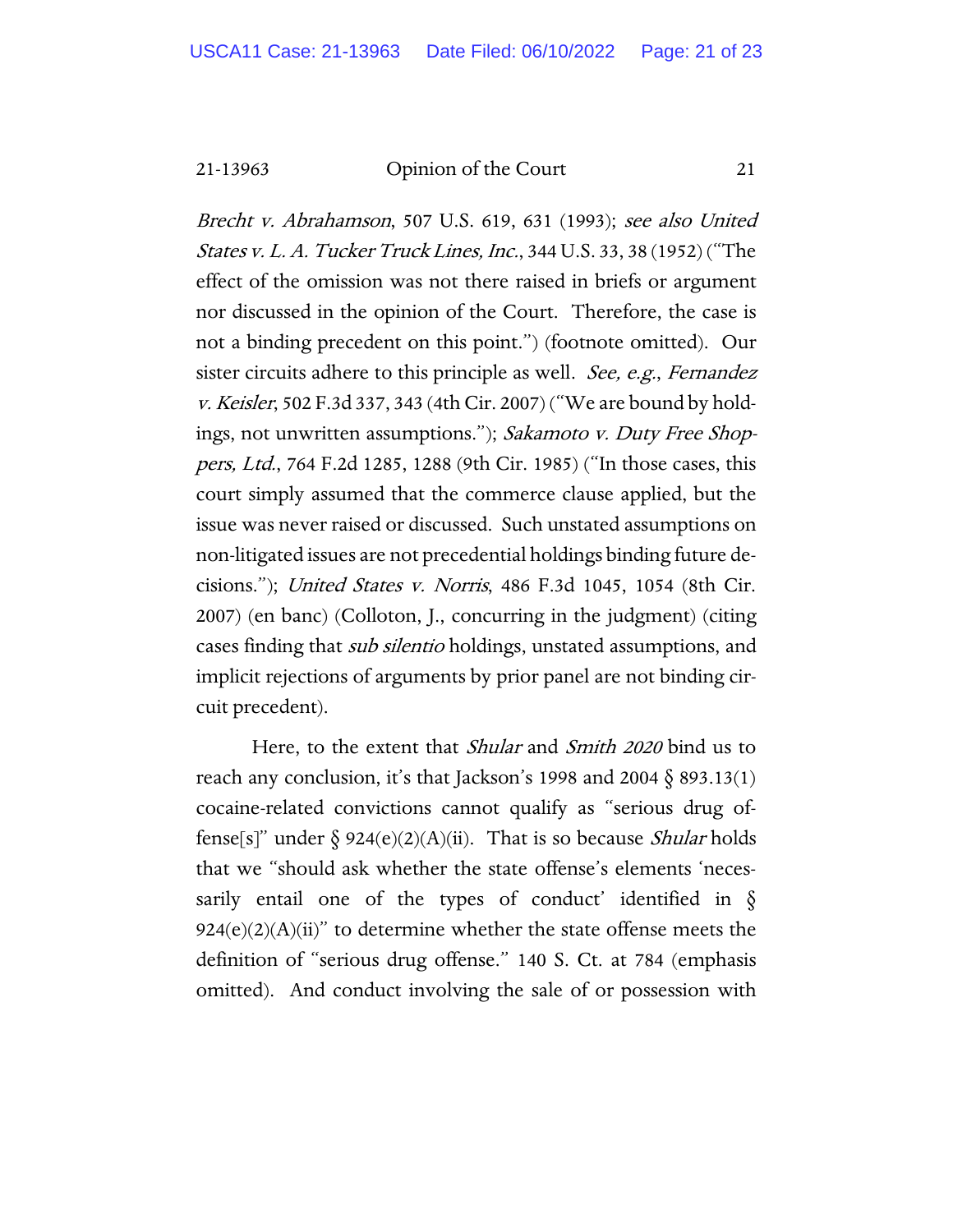intent to distribute cocaine-related substances under  $924(e)(2)(A)(ii)$  does not include conduct involving the sale of or possession with intent to distribute ioflupane.

As for *McNeill*, there, as we have mentioned, the Supreme Court held that, in evaluating whether a prior state conviction qualifies as a "serious drug offense" under  $\S$  924(e)(2)(A)(ii), we must consider the offense under state law as it existed at the time of that prior state conviction, not later. 563 U.S. at 820. The Court grounded its analysis in the "previous convictions" language in  $\S$ 924(e), which necessarily asks a "backward-looking question." Id.

But here, we are considering the *federal standard* to which we compare the answer to *McNeill*'s "backward-looking question" of what the defendant's "previous [state] conviction[]" was. And that federal standard comes into play only because of the federal firearm-possession violation to which it is attached—a violation that occurred after the "previous conviction[]." Our question was not before the Court in *McNeill*. And *McNeill*'s reasoning, which relied on the language "previous convictions," has no application here. As the First Circuit has explained, though *McNeill* holds that "the elements of the state offense of conviction are locked in at the time of that conviction," it does "not also hold that ACCA's own criteria for deeming a 'previous conviction[]' with those locked-in characteristics to be a 'serious drug offense,' [a]re themselves also locked in as of the time of the 'previous conviction[]." United States v. Abdulaziz, 998 F.3d 519, 525–26 (1st Cir. 2021) (citations and quotation marks omitted); see also United States v. Bautista,